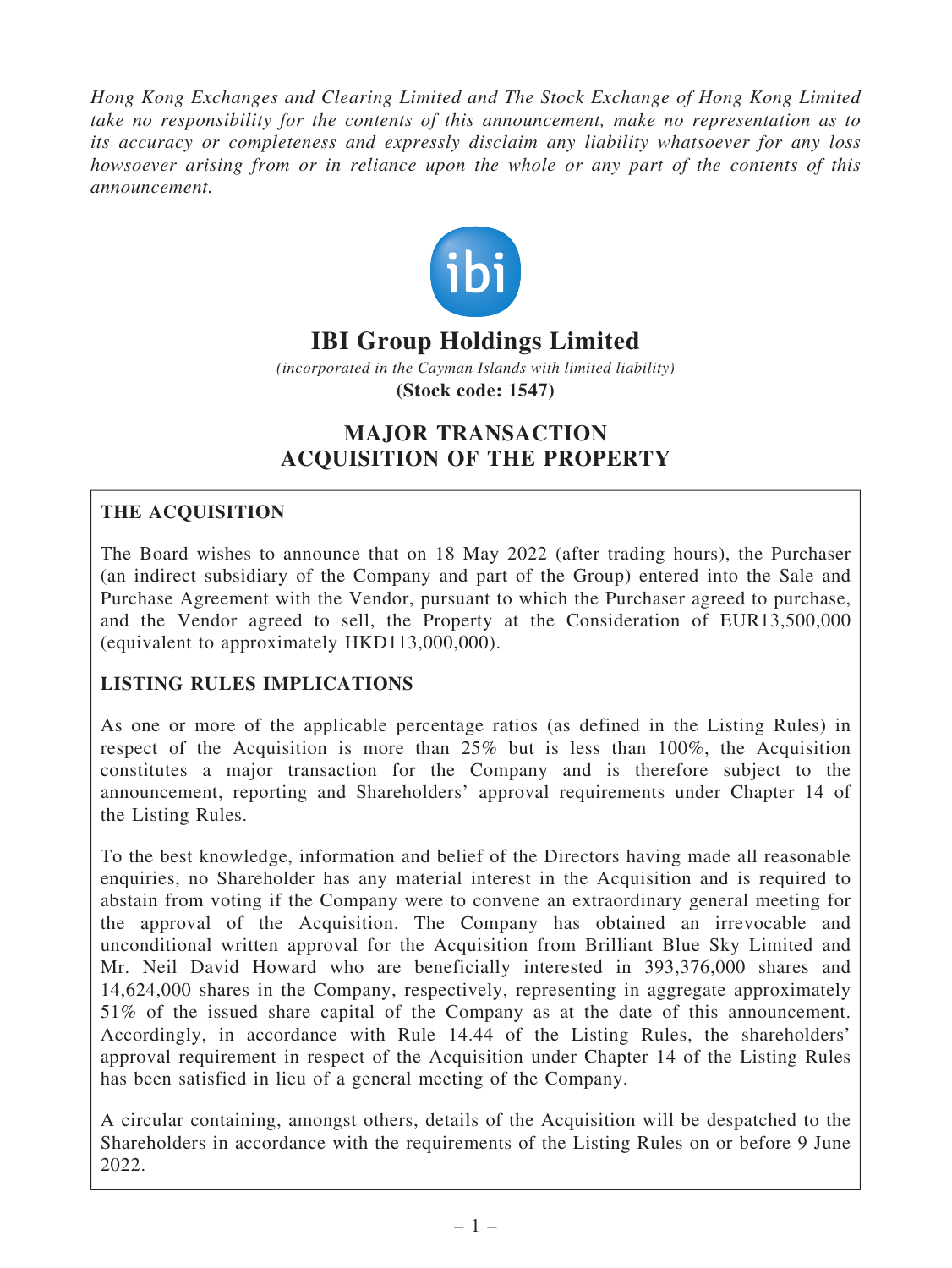### THE ACQUISITION

The Board wishes to announce that on 18 May 2022 (after trading hours), the Purchaser (an indirect subsidiary of the Company and part of the Group) entered into the Sale and Purchase Agreement with the Vendor, pursuant to which the Purchaser agreed to purchase, and the Vendor agreed to sell, the Property at the Consideration of EUR13,500,000 (equivalent to approximately HKD113,000,000).

#### The Sale and Purchase Agreement

The principal terms of the Sale and Purchase Agreement are summarised as follows:

Date

18 May 2022

Parties

(a) The Purchaser

(b) The Vendor

To the best of the Directors' knowledge, information and belief having made all reasonable enquiries, the Vendors and their respective ultimate beneficial owner(s) is a third party independent of the Company and the connected persons of the Company.

#### Asset to be acquired

The freehold interest in the Property. The Property is a multi-tenanted building located at Adelaide Chambers, Adelaide Square, Peter Street, Dublin 8 in Ireland.

The Property is sold on an ''as is'' basis, subject to the existing tenancies in respect of the Property which will expire in the period between 2022 and 2031. For each of the two years ended 31 March 2021 and 2022, the total annual rent of the existing tenancies was approximately EUR360,000 (equivalent to approximately HKD3,012,000) and approximately EUR408,000 (equivalent to approximately HKD3,411,000), respectively.

#### Consideration and payment terms

The Consideration is in the sum of EUR13,500,000 (equivalent to approximately HKD113,000,000), which shall be paid in the following manner:

- (a) a sum of EUR1,350,000 (equivalent to approximately HKD11,300,000), being the Deposit, was paid to the Vendor's solicitor upon signing of the Sale and Purchase Agreement; and
- (b) a sum of EUR12,150,000 (equivalent to approximately HKD101,700,000), being the balance of the Consideration, shall be paid upon Completion.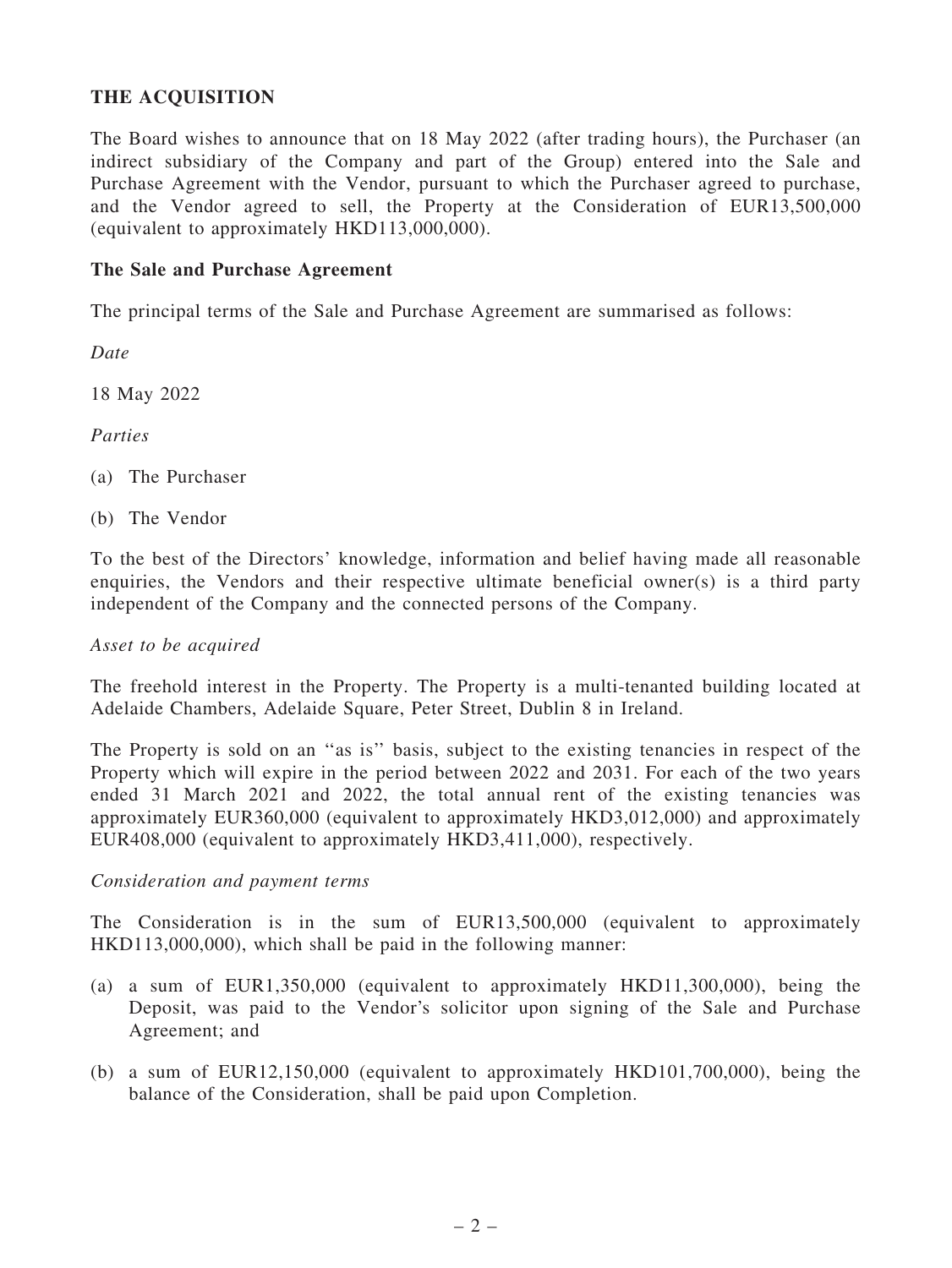The Consideration was determined based on the bid price made by the Purchaser during a public tender which was in turn determined with reference to (i) the prevailing property market conditions of the area where the Property are located; and (ii) the development potential of the Property as of the date of the biding the public tender; and (iii) the valuation of the Property as appraised by an independent valuer engaged by the Company. The Directors consider that the terms of the Sale and Purchase Agreement are on normal commercial terms, fair and reasonable and in the interests of the Company and the Shareholders as a whole. The Consideration will be fully funded by the internal resources of the Group and bank borrowings.

#### Completion

Completion shall take place on the Closing Date, which is one week after the signing of the Sale and Purchase Agreement.

#### INFORMATION OF THE PROPERTY

The Property is located at Adelaide Chambers, Adelaide Square, Peter Street, Dublin 8 in Ireland. It is located in the heart of Dublin city centre's central business district, primely situated 400 metre West of St. Stephens Green.

The Property is a 4-storey over basement period building with a modern 4-storey extension to its eastern side providing approximately 19,600 sq. ft. of office spaces with 31 basement car parking spaces. As at the date of this announcement, the Property is leased to various tenants generating total annual rental income of approximately EUR360,000 (equivalent to approximately HKD3,012,000) and approximately EUR408,000 (equivalent to approximately HKD3,411,000) for each of the two years ended 31 March 2021 and 2022 respectively, with the existing tenancies expiring in the period between 2022 and 2031.

#### INFORMATION ON THE GROUP AND THE PURCHASER

The Company is a publicly listed holding company on the Stock Exchange and the Group is principally focused on investments in the built environment. The core investment sectors of the Group include a building and fitting-out contractor, a business providing innovative and energy efficient lighting and air quality monitoring products and, an investment entity looking at opportunities in property development and other built environment opportunities. The mission of the Group is to deliver premium products, services and customer experiences with a strong influence of innovation, sustainability and environmental sensitivity.

The Purchaser is a property holding company incorporated in Ireland with limited liability and an indirect subsidiary of the Company.

#### INFORMATION ON THE VENDOR

The Vendor is an investment holding company incorporated in Ireland with limited liability. To the best of the knowledge, information and belief of the Directors having made all reasonable enquiries, the ultimate beneficial owner of the Vendor is Mr. Stephen Orenstein, an individual who has a majority interest in the Vendor.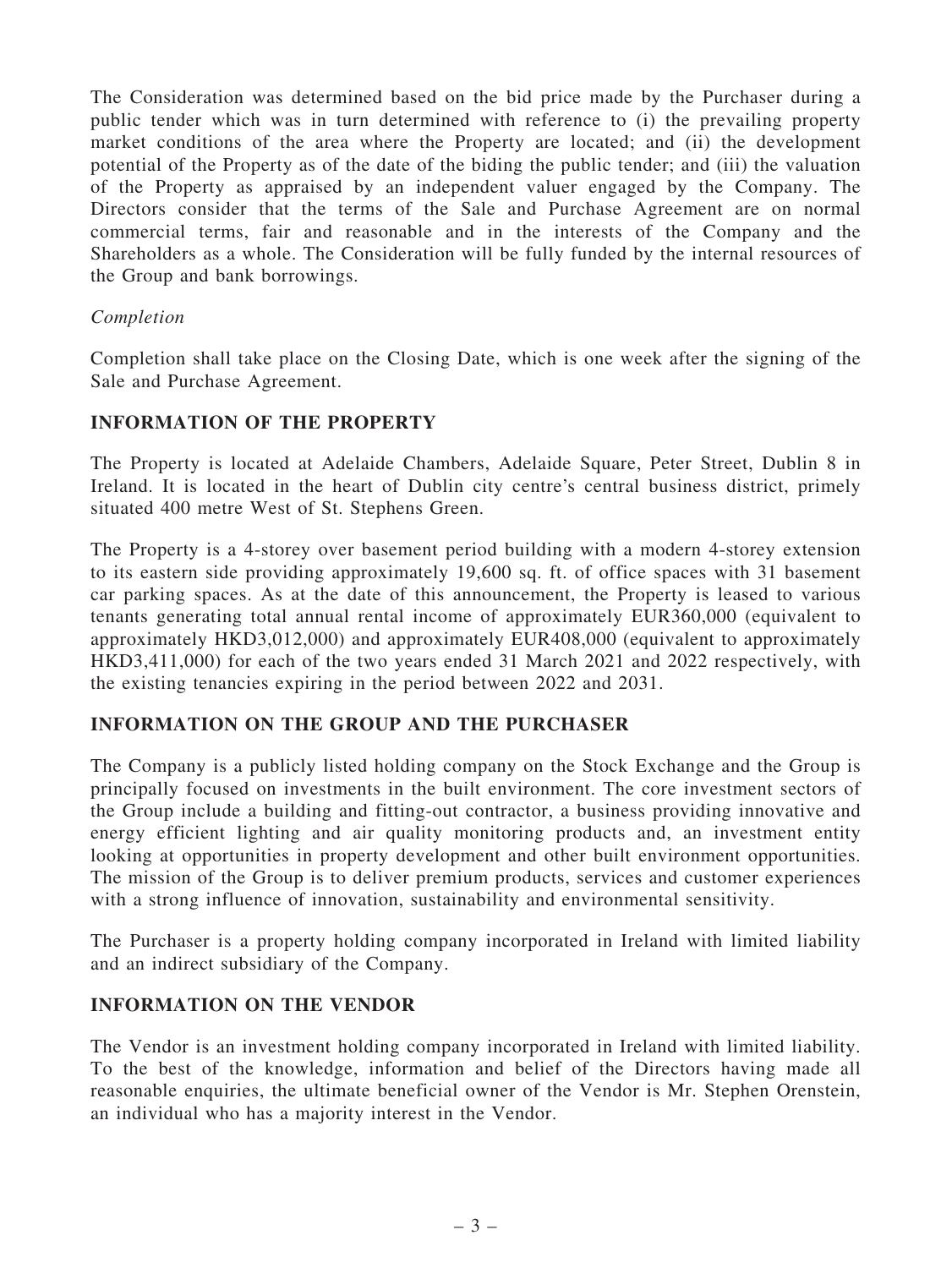#### REASONS AND BENEFITS FOR THE ACQUISITION

As disclosed in the annual report of the Company for the year ended 31 March 2021, the Group has been looking in detail at a wide range of investment opportunities including property development. The Board believes that the Acquisition represents an excellent opportunity for the Group to enter the property development sector at an acceptable level of risk.

Given the vibrant economic importance of the central business district of Dublin's city centre and the development prospects of the Property, the Board believes that the Acquisition provides an excellent investment opportunity for the Group to expand and diversify into property investments in Ireland, one of Europe's major commercial and tourist centres.

Taking into account the prime location of the Property and the existing leases, the Company believes that the Acquisition could generate stable cash flow and income to the Company with the potential for capital appreciation in the future, as a result of upgrade works and lease renewals.

The Directors consider that the Acquisition is a valuable investment opportunity for the Group. Accordingly, the Directors believe that the Acquisition will enable the Group to strengthen and enhance its property investment portfolio.

The Directors (including the independent non-executive Directors) consider that the Acquisition and the terms of the Sale and Purchase Agreement are on normal commercial terms, fair and reasonable and in the interests of the Company and the Shareholders as a whole.

#### LISTING RULES IMPLICATIONS

As one or more of the applicable percentage ratios (as defined in the Listing Rules) in respect of the Acquisition is more than 25% but is less than 100%, the Acquisition constitutes a major transaction for the Company and is therefore subject to the announcement, reporting and shareholders' approval requirements under Chapter 14 of the Listing Rules.

To the best knowledge, information and belief of the Directors having made all reasonable enquiries, no Shareholder has any material interest in the Acquisition and is required to abstain from voting if the Company were to convene an extraordinary general meeting for the approval of the Acquisition. The Company has obtained an irrevocable and unconditional written approval for the Acquisition from Brilliant Blue Sky Limited and Mr. Neil David Howard who are beneficially interested in 393,376,000 shares and 14,624,000 shares in the Company, respectively, representing in aggregate approximately 51% of the issued share capital of the Company as at the date of this announcement.

Accordingly, in accordance with Rule 14.44 of the Listing Rules, the shareholders' approval requirement in respect of the Acquisition under Chapter 14 of the Listing Rules has been satisfied in lieu of a general meeting of the Company.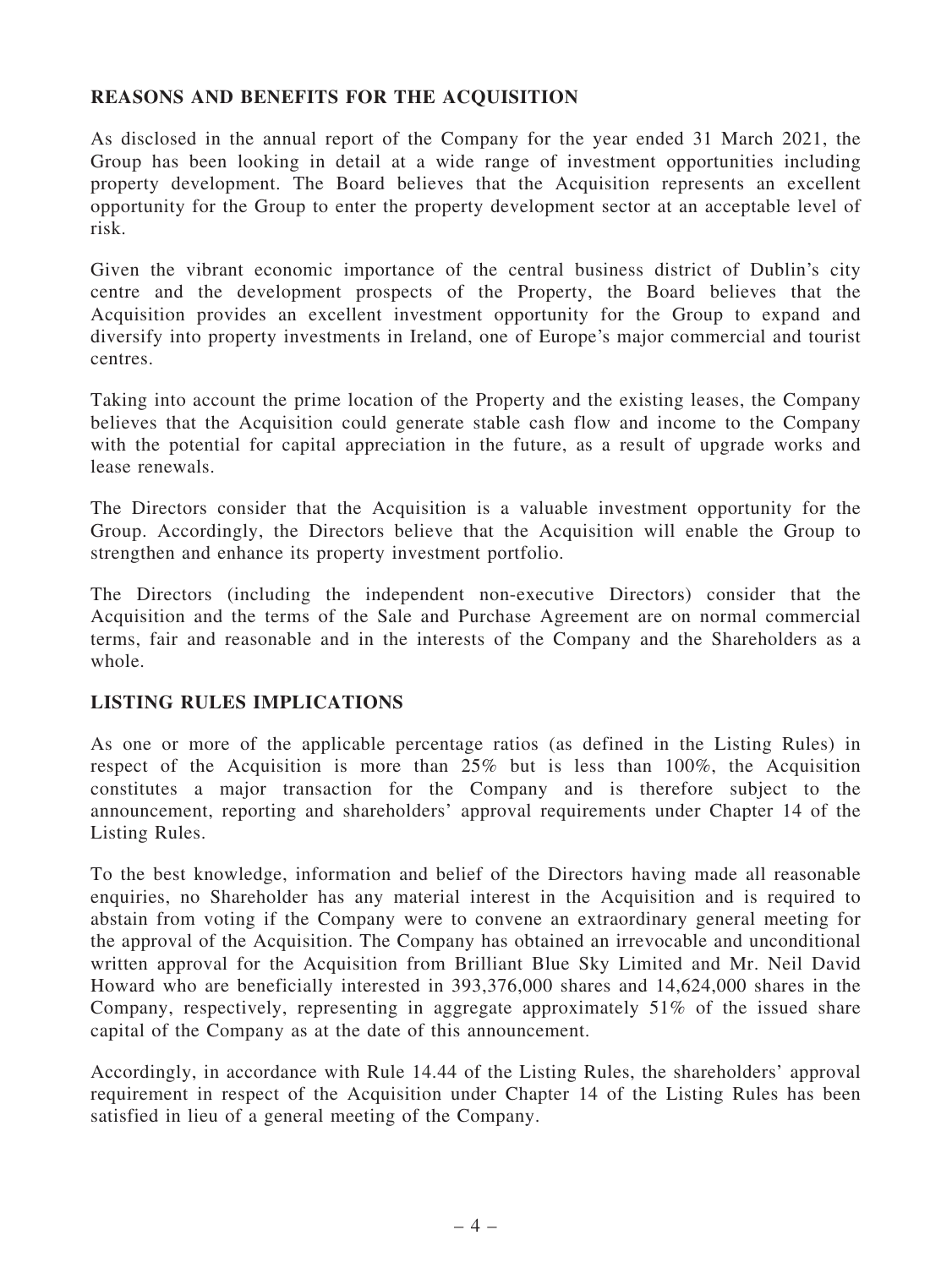A circular containing, amongst others, details of the Acquisition will be despatched to the Shareholders in accordance with the requirements of the Listing Rules on or before 9 June 2022.

#### DEFINITIONS

In this announcement, unless the context requires otherwise, the following terms shall have the same following meanings as set out below:

| "Acquisition"   | the acquisition of the Property by the Purchaser pursuant to<br>the Sale and Purchase Agreement                                                                               |
|-----------------|-------------------------------------------------------------------------------------------------------------------------------------------------------------------------------|
| "Board"         | the board of Directors                                                                                                                                                        |
| "Closing Date"  | the date on which Completion takes place which is one<br>week after the signing of the Sale and Purchase Agreement                                                            |
| "Company"       | IBI Group Holdings Limited, a company incorporated in the<br>Cayman Islands with limited liability, the shares of which<br>are listed on the Main Board of the Stock Exchange |
| "Completion"    | completion of the Acquisition                                                                                                                                                 |
| "Consideration" | the sum of EUR13,500,000 (equivalent to approximately<br>HKD113,000,000, being the purchase price of the Property                                                             |
| "Deposit"       | 10% of the Consideration                                                                                                                                                      |
| "Director(s)"   | the director(s) of the Company                                                                                                                                                |
| "EUR"           | Euro, the lawful currency of the European Union                                                                                                                               |
| "Group"         | the Company and its subsidiaries                                                                                                                                              |
| "HKD"           | Hong Kong dollars, the lawful currency of Hong Kong                                                                                                                           |
| "Hong Kong"     | the Hong Kong Special Administrative Region of the<br>People's Republic of China                                                                                              |
| "Ireland"       | the Republic of Ireland                                                                                                                                                       |
| "Listing Rules" | the Rules Governing the Listing of Securities on the Stock<br>Exchange                                                                                                        |
| "Property"      | Adelaide Chambers, Adelaide Square, Peter Street, Dublin 8<br>in Ireland                                                                                                      |
| "Purchaser"     | IBI International Investments Limited, a limited company<br>incorporated in Ireland and an indirect subsidiary of the<br>Company                                              |